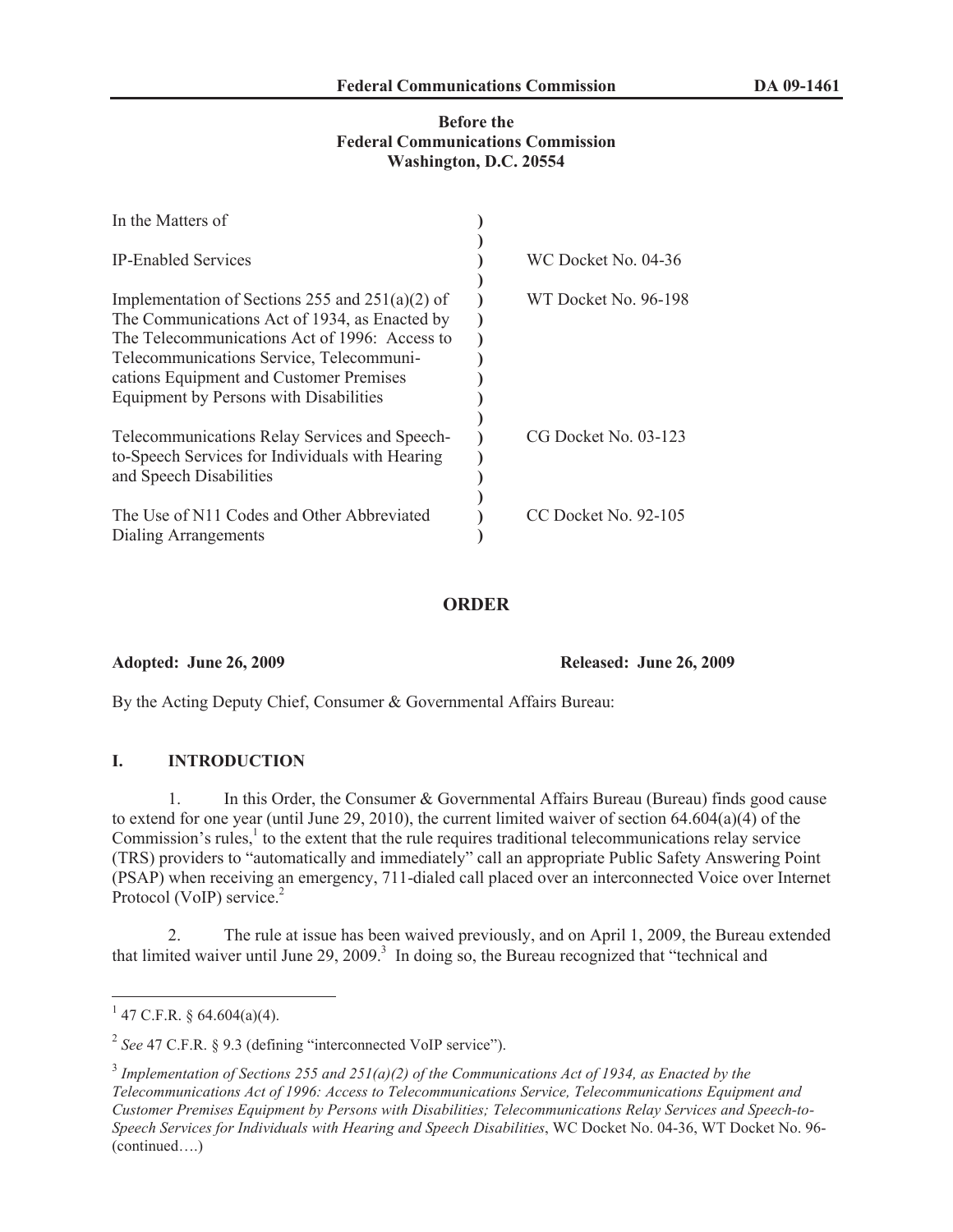operational challenges" continue to prevent traditional TRS providers from developing a system to consistently identify an appropriate PSAP to which to route an emergency, 711-dialed interconnected VoIP call in the manner prescribed by section  $64.604(a)(4)^4$ . At the same time, the Bureau issued a Public Notice (*Notice*) seeking comment on the specific challenges preventing traditional TRS providers from complying with this rule and on the continuing need, from the consumer's perspective, to be able to dial 711 via TRS in an emergency, rather than dialing 911 directly.<sup>5</sup>

3. The record reflects that traditional TRS providers continue to encounter significant challenges in reliably identifying the physical location of (and therefore an appropriate PSAP for) an interconnected VoIP caller who dials 711, rather than 911, to reach emergency personnel.<sup>6</sup> Based on this information, and for the reasons set forth below, we find good cause to waive section 64.604(a)(4) for one year, to the extent that the rule requires traditional TRS providers to "*automatically and immediately*" route the outbound leg of an interconnected VoIP-originated emergency 711 call to an appropriate PSAP.<sup>7</sup> We emphasize that grant of this waiver will not prevent traditional TRS users from reaching emergency services. During the pendency of the waiver, traditional TRS providers will be required to maintain a manual system for routing 711-dialed emergency calls as quickly and efficiently as possible, and to renew their efforts to educate consumers of traditional TRS to dial 911 directly, rather than placing a 711-dialed TRS call, in an emergency.

## **II. BACKGROUND**

4. TRS, mandated by Title IV of the Americans with Disabilities Act of 1990 (ADA), enables individuals with hearing or speech disabilities to access the public telephone system to communicate with voice telephone users through a communications assistant (CA) at a TRS relay center.<sup>8</sup> The CA relays conversations between persons using various types of assistive communication devices and persons who do not require such assistive devices. A *traditional* TRS call is accomplished via textto-voice or voice-to-text, with the text provided by a TTY. Although such calls typically are placed over the public switched telephone network (PSTN) (*i.e*., by using a TTY with a traditional wireline telephone service), a traditional TRS call may also be made using a TTY via an interconnected VoIP service (*i.e*., by plugging a TTY into an interconnected VoIP handset or device).

(Continued from previous page)

4 *Id.,* 24 FCC Rcd at 3936, para. 11.

5 *Id.*, 24 FCC Rcd at 3937, paras. 13-14.

 $6$  Comments of Sprint Nextel Corporation (filed May 28, 2009); Comments of AT&T, Inc. (filed May 28, 2009). *See also Implementation of Sections 255 and 251(a)(2) of the Communications Act of 1934, as Enacted by the Telecommunications Act of 1996: Access to Telecommunications Service, Telecommunications Equipment and Customer Premises Equipment by Persons with Disabilities; Telecommunications Relay Services and Speech-to-Speech Services for Individuals with Hearing and Speech Disabilities*, WC Docket No. 04-36, WT Docket No. 96- 198, CG Docket No. 03-123 & CC Docket No. 92-105, Petition for Extension of Waiver (filed June 11, 2009) *(Petition for Extension of Waiver*)*.*

<sup>7</sup> 47 C.F.R. § 64.604(a)(4) (emphasis added).

8 *See* 47 U.S.C. § 225; 47 C.F.R. § 64.601 *et seq.* (implementing regulations).

<sup>198,</sup> CG Docket No. 03-123 & CC Docket No. 92-105, Order, 24 FCC Rcd 5707 (CGB April 1, 2009) (*April 2009 TRS 711 Waiver Order*).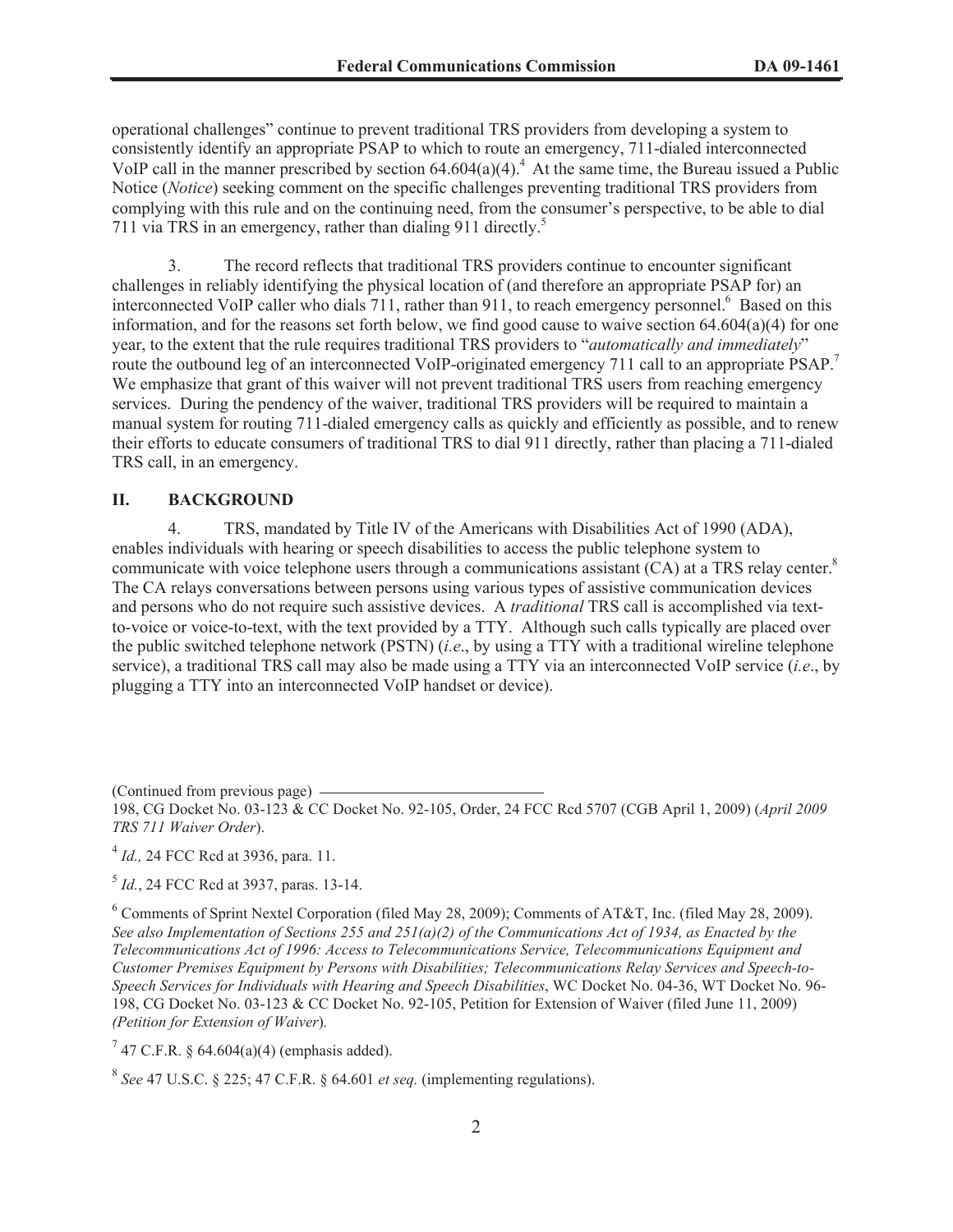5. The Commission's TRS rules require common carriers providing telephone voice transmission services to offer 711 abbreviated dialing access to traditional TRS as a toll-free call.<sup>9</sup> 711 abbreviated dialing allows TRS users (both persons with hearing or speech disabilities and voice telephone users) to initiate a TRS call from anywhere in the country by dialing 711, so that TRS users do not have to dial or commit to memory (especially when traveling to another state) the ten-digit or toll free number of a particular state's TRS provider. The Commission's TRS rules also set forth operational, technical, and functional mandatory minimum standards applicable to the provision of TRS.<sup>10</sup> As relevant here, these rules require traditional TRS providers to handle emergency calls by using a system that "automatically and immediately transfers the caller to an appropriate [PSAP]."<sup>11</sup> The Commission has defined an "appropriate PSAP" as "either a PSAP that the caller would have reached if he had dialed 911 directly," or "a PSAP that is capable of enabling the dispatch of emergency services to the caller in an expeditious manner."<sup>12</sup>

6. In the 2007 *VoIP TRS Order*, the Commission extended its pre-existing TRS rules to interconnected VoIP providers, including the duty to offer  $711$  abbreviated dialing access to  $TRS$ <sup>13</sup>. The *VoIP TRS Order* required interconnected VoIP providers to offer 711 abbreviated dialing "to ensure that TRS calls can be made from any telephone, anywhere in the United States, and that such calls will be properly routed to the appropriate relay center."<sup>14</sup> Following release of the *VoIP TRS Order*, several parties filed petitions for waiver raising two distinct issues: (1) the ability of *interconnected VoIP providers* to route the inbound leg of 711-dialed calls to an appropriate TRS provider, particularly when the caller's telephone number does not correspond to the caller's geographic location, and (2) the ability of *TRS providers* that receive, via an interconnected VoIP service, 711-dialed calls concerning an emergency to automatically and immediately route the outbound leg of the call to an appropriate PSAP.<sup>15</sup>

 $10$  47 C.F.R. § 64.604 (the TRS mandatory minimum standards).

 $11$  47 C.F.R. § 64.604(a)(4).

 $^{12}$  *Id.* 

<sup>13</sup> *See Implementation of Sections 255 and 251(a)(2) of the Communications Act of 1934, as Enacted by the Telecommunications Act of 1996: Access to Telecommunications Service, Telecommunications Equipment and Customer Premises Equipment by Persons with Disabilities; Telecommunications Relay Services and Speech-to-Speech Services for Individuals With Hearing and Speech Disabilities*, WC Docket No. 04-36, WT Docket No. 96- 198, CG Docket No. 03-123 & CC Docket No. 92-105, Report and Order, 22 FCC Rcd 11275, 11291-97, paras. 32- 43 (June 15, 2007) (*VoIP TRS Order*).

<sup>14</sup> *Id.*, 22 FCC Rcd at 11296, para. 42*.*

<sup>15</sup> See Motion for Stay or Waiver of the Voice on the Net (VON) Coalition (Sept. 14, 2007) (seeking to stay or waive 711 abbreviated dialing requirement, as applied to interconnected VoIP providers); United States Telecom Association Petition for Waiver of Certain Regulations Concerning Provision of 711 Dialing (Sept. 21, 2007) (seeking to waive 711 abbreviated dialing requirement insofar as it requires interconnected VoIP providers to route emergency 711 calls, including those involving non-geographic telephone numbers, to a relay center capable of identifying the appropriate PSAP); Hamilton Telephone Company d/b/a/ Hamilton Telecommunications, Petition for Waiver (Sept. 21, 2007) (seeking to waive the requirement that TRS providers "automatically and immediately" route VoIP-originated emergency 711 calls to an appropriate PSAP because TRS providers cannot reliably determine the geographic location of 711 TRS callers using interconnected VoIP service).

<sup>9</sup> *See* 47 C.F.R. § 64.603; *Use of N11 Codes and Other Abbreviated Dialing Arrangements*, CC Docket No. 92-105, Second Report and Order, 15 FCC Rcd 15188, 15191, para. 3 (Aug. 9, 2000) (*711 Order*).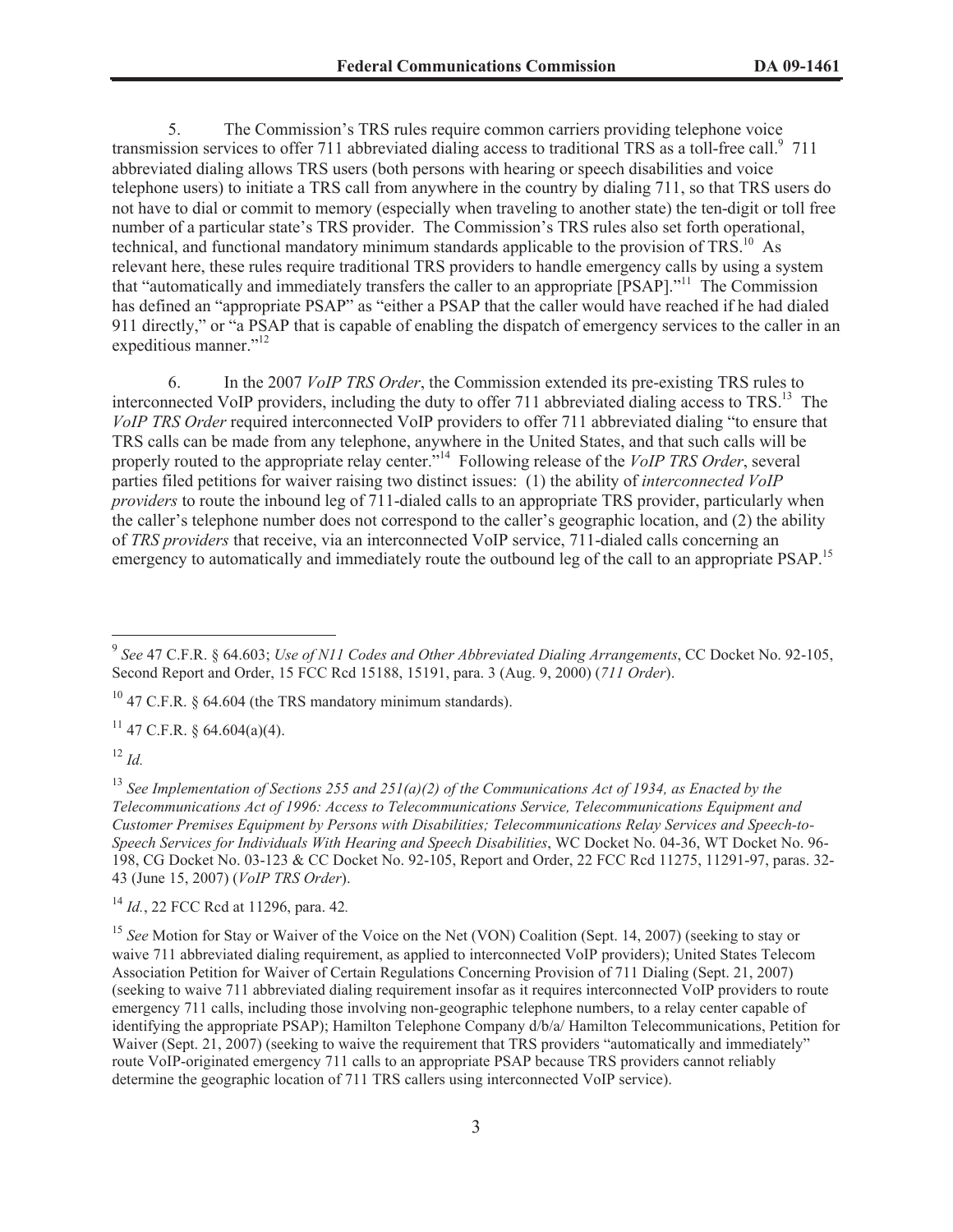7. In response to these and subsequently filed petitions for waiver, the Bureau issued a series of orders clarifying and/or waiving the respective obligations of interconnected VoIP providers and TRS providers with regard to 711-dialed calls under the applicable TRS rules.<sup>16</sup> On April 1, 2009, in view of the continued technical and operational challenges presented by this requirement, the Bureau issued an order extending for 90 days (until June 29, 2009), the limited waiver previously granted to traditional TRS providers of section  $64.604(a)(4)$ ,<sup>17</sup> The Bureau allowed the waiver relief previously granted to interconnected VoIP providers to expire, however, noting that progress had been made toward resolving technical difficulties previously associated with the routing of 711-dialed calls by interconnected VoIP providers.<sup>18</sup>

8. In the *Notice* accompanying the *April 2009 TRS 711 Waiver Order*, the Bureau sought comment on any remaining compliance issues that currently prevent traditional TRS providers from reliably identifying the appropriate PSAP to call when receiving an emergency call via 711 and an interconnected VoIP service.<sup>19</sup> In addition, the Bureau sought comment on: (1) the total number of interconnected VoIP-originated 711 TRS calls that are processed annually by interconnected VoIP and traditional TRS providers, and the proportion of those calls that are of an emergency nature; (2) the continuing need, from the consumer's perspective, to be able to dial 711 via TRS in an emergency, rather than dialing 911 directly; (3) any impediments consumers have encountered in attempting to dial 911 directly; (4) the effectiveness of providers' outreach efforts in educating consumers about the importance of dialing 911 directly in an emergency when using a TTY and an interconnected VoIP service; and (5) the continuing use of TTYs by individuals with hearing or speech disabilities and, in particular, the use of TTYs with an interconnected VoIP service.<sup>20</sup>

9. In response to the *Notice*, interested parties filed three comments and one reply comment.<sup>21</sup> In its comments, AT&T, a traditional TRS provider, explains that handling an interconnected VoIP-originated, 711-dialed, emergency call in compliance with section 64.604(a)(4) requires that traditional TRS providers: (1) identify a 711-dialed call as an interconnected VoIP call; (2) determine the

<sup>16</sup> *See April 2009 TRS 711 Waiver Order*, 24 FCC Rcd at 3935-36, paras. 9-11; *Implementation of Sections 255 and 251(a)(2) of the Communications Act of 1934, as Enacted by the Telecommunications Act of 1996: Access to Telecommunications Service, Telecommunications Equipment and Customer Premises Equipment by Persons with Disabilities; Telecommunications Relay Services and Speech-to-Speech Services for Individuals with Hearing and Speech Disabilities*, WC Docket No. 04-36, WT Docket No. 96-198, CG Docket No. 03-123 & CC Docket No. 92- 105, Order, 23 FCC Rcd 5707, 5712-15, paras. 9-14 (CGB April 4, 2008) (*2008 TRS 711 Waiver Order*); *Implementation of Sections 255 and 251(a)(2) of the Communications Act of 1934, as Enacted by the Telecommunications Act of 1996: Access to Telecommunications Service, Telecommunications Equipment and Customer Premises Equipment by Persons with Disabilities; Telecommunications Relay Services and Speech-to-Speech Services for Individuals with Hearing and Speech Disabilities*, WC Docket No. 04-36, WT Docket No. 96- 198, CG Docket No. 03-123 & CC Docket No. 92-105, Order, 22 FCC Rcd 18319, 18322-24, paras. 8-14 (CGB Oct. 9, 2007) (*2007 TRS 711 Waiver Order*).

<sup>17</sup> *April 2009 TRS 711 Waiver Order*, 24 FCC Rcd at 3936, para. 11.

<sup>18</sup> *Id.,* 24 FCC Rcd at 3935, para. 9 n.27.

<sup>19</sup> *Id.*, 24 FCC Rcd at 3937, para. 13.

<sup>20</sup> *Id.*, 24 FCC Rcd at 3937, para. 14.

<sup>21</sup> *See* Comments of AT&T, Inc. (AT&T) (filed May 28, 2009); Comments of Sprint Nextel Corporation (Sprint) (filed May 28, 2009); Comments of TDI *et al*. (Consumer Groups) (filed May 28, 2009); and Reply Comments of Verizon (filed June 8, 2009).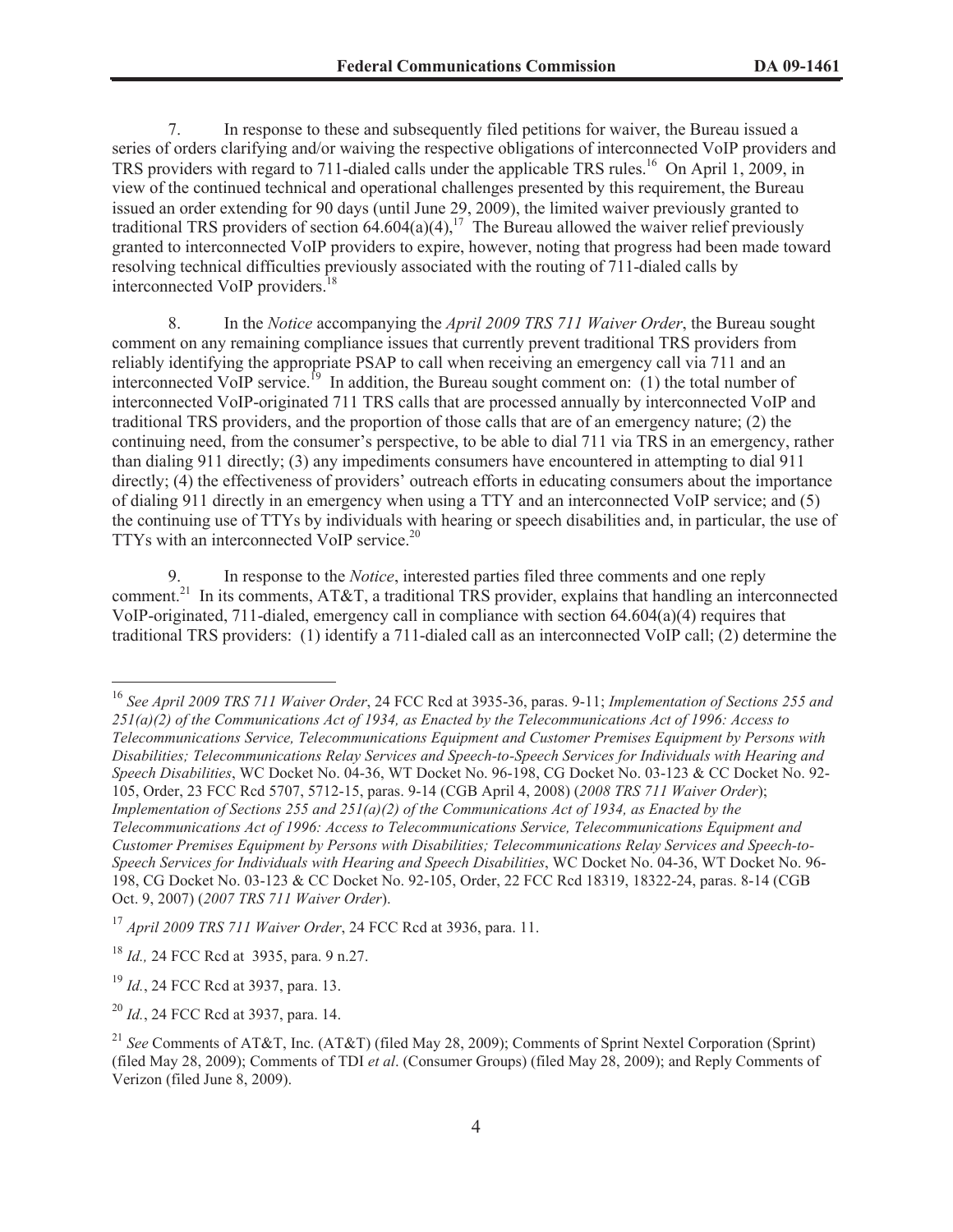location of the interconnected VoIP caller; and (3) identify an appropriate PSAP to call.<sup>22</sup> Because it reportedly has implemented a system to accomplish step three (identifying the appropriate PSAP to call), AT&T's comments focus on the obstacles to accomplishing steps one and two – *i.e.*, identifying the call as an interconnected VoIP call and determining the geographic location of the caller.<sup>23</sup> AT&T explains that although it has taken steps to institute a process for determining when a 711-dialed call originates from an interconnected VoIP customer, the process requires that AT&T (and other traditional TRS providers instituting this process) assign a dedicated toll free number to every interconnected VoIP provider and, in turn, that every interconnected VoIP provider agree to route all 711-dialed calls through that dedicated toll free number.<sup>24</sup> According to AT&T, the sizable and ever changing number of interconnected VoIP providers, among other things, makes this approach problematic. In addition, even if a call is successfully identified as an interconnected VoIP call (because the interconnected VoIP provider routes it over an agreed upon, dedicated toll free number), AT&T states that traditional TRS providers "remain unable to reliably identify the geographic location of the caller via an automated process" when the caller is using a "non-geographically relevant" telephone number or a "nomadic" interconnected VoIP service.<sup>25</sup> AT&T estimates that it could incur \$600,000 over one to two years adopting a system that reliably determines the location of some (but not all) interconnected VoIP callers.<sup>26</sup> AT&T's comments indicate that few, if any, 711-dialed emergency calls are placed by interconnected VoIP users, and AT&T thus asserts that "the disproportionate impact of section  $\vec{64.604(a)}$ (4) as it applies to VoIP originated 711 calls" justifies granting traditional TRS providers an indefinite waiver of the rule.<sup>27</sup>

10. Sprint, also a traditional TRS provider, seeks a "permanent waiver" of the requirement that traditional TRS providers must automatically and immediately call an appropriate PSAP when receiving an emergency 711-dialed call placed by an interconnected VoIP user.<sup>28</sup> Sprint contends that traditional TRS providers' compliance with section 64.604(a)(4) hinges on the ability of interconnected VoIP providers to provide sufficient information to enable traditional TRS providers to determine that a call is VoIP-originated and to accurately determine the caller's location.<sup>29</sup> According to Sprint, interconnected VoIP providers "have yet to expend the necessary resources to enable them to provide location information of their subscribers who seek to place emergency calls through relay" to the traditional TRS providers.<sup>30</sup> In reply comments, Verizon, an interconnected VoIP provider, explains that it does not object to extending indefinitely the limited waivers previously granted to traditional TRS providers.<sup>31</sup> Verizon disagrees with Sprint's claim, however, that interconnected VoIP providers alone are responsible for resolving these issues and asserts that the Commission's rules specifically assign

 $24$  Id. at 6.

 $25$  Id. at 6-7.

<sup>26</sup> Id. at 9. AT&T explains that, using this system, it could reliably determine the location only of interconnected VoIP users who obtain service from VoIP providers that contract with third party registered location database administrators. *Id.*

 $27$  Id. at 11.

<sup>29</sup> *Id.* at 1-3.

 $30$  *Id.* at 2.

<sup>22</sup> Comments of AT&T at 4.

 $^{23}$  Id. at 5.

<sup>28</sup> Comments of Sprint at 1-2.

 $31$  Reply Comments of Verizon at 1.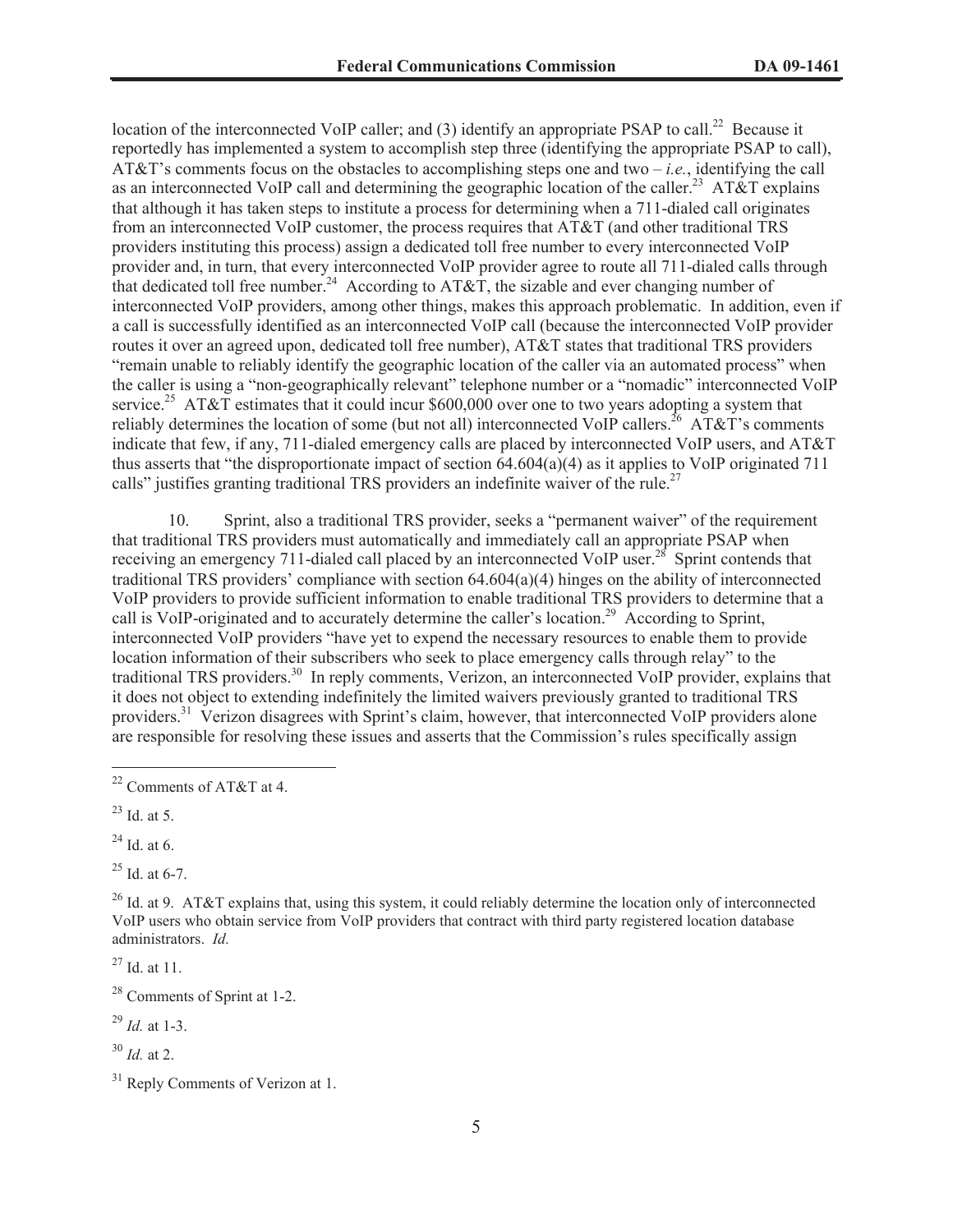responsibility to the *TRS providers* for routing emergency interconnected VoIP 711 calls to the appropriate PSAP.<sup>32</sup> Verizon further asserts that, in any event, the successful resolution of these issues will require the collaboration of many industry participants including, but not limited to, traditional TRS providers and interconnected VoIP providers.

11. The Consumer Groups emphasize the importance of ensuring that emergency 711 calls placed from a TTY via an interconnected VoIP service will be rapidly connected to an appropriate PSAP.<sup>33</sup> At the same time, the Consumer Groups assert that if the Commission determines not to require the automatic routing of such calls to an appropriate PSAP, the Commission should take steps to ensure that such calls will be manually connected as efficiently as possible.<sup>34</sup> While recognizing that "there appears to be a relatively small number of TTY users who also utilize interconnected VoIP service[,]" insofar as consumers with a broadband Internet connection are more likely to use Internet-based relay services, the Consumer Groups express the concern that there may still be TTY users who will attempt to connect to emergency services through 711 and relay for various reasons, including lack of awareness that direct 911 is the preferred method of accessing emergency services.<sup>35</sup> Accordingly, the Consumer Groups ask the Commission to ensure "continued efforts to educate TTY users of interconnected VoIP services about the availability of 9-1-1 direct dialing."<sup>36</sup> In addition, they ask that the Commission take "significant and comprehensive steps" in a rulemaking proceeding to develop a "real-time text standard" for use in the IP environment for emergency communications.<sup>37</sup> They explain that such technology would be capable of transporting conversational text "natively as data" rather than as "tones" over IP networks, and would allow text communications to be sent directly to PSAPs "as part of the next generation 9-1-1 system."38

12. Most recently, on June 11, 2009, AT&T filed a petition seeking an indefinite extension of the current waiver of section 64.604(a)(4), asserting that traditional TRS providers "still cannot determine the appropriate PSAP to route a VoIP-originated 711 emergency call due to the inaccessibility of registered location information."<sup>39</sup>

# **III. DISCUSSION**

13. The Commission may waive a provision of its rules for "good cause shown."<sup>40</sup> For the reasons set forth below, we find good cause to extend until June 29, 2010, the current limited waiver of

<sup>34</sup> *Id.*

<sup>35</sup> *Id.* at 3-4.

<sup>36</sup> *Id.* at 4, 6.

 $37$  *Id.* at 5, 6.

<sup>38</sup> *Id.* at 5.

<sup>39</sup> *See Petition for Extension of Waiver* at 2 (filed June 11, 2009) (*Petition*).

 $32$  *Id.* at 1, 3.

<sup>&</sup>lt;sup>33</sup> Comments of Consumer Groups at 4, 6.

<sup>40</sup> 47 C.F.R. § 1.3; *see generally Telecommunications Relay Services and Speech-to-Speech Services for Individuals with Hearing and Speech Disabilities*, Report and Order, Order on Reconsideration, and Further Notice of Proposed Rulemaking, CC Docket Nos. 90-571 & 98-67, CG Docket No. 03-123, 19 FCC Rcd 12475, 12520, para. 110 (June 30, 2004) (*2004 TRS Report & Order*) (discussing standard for waiving Commission rules).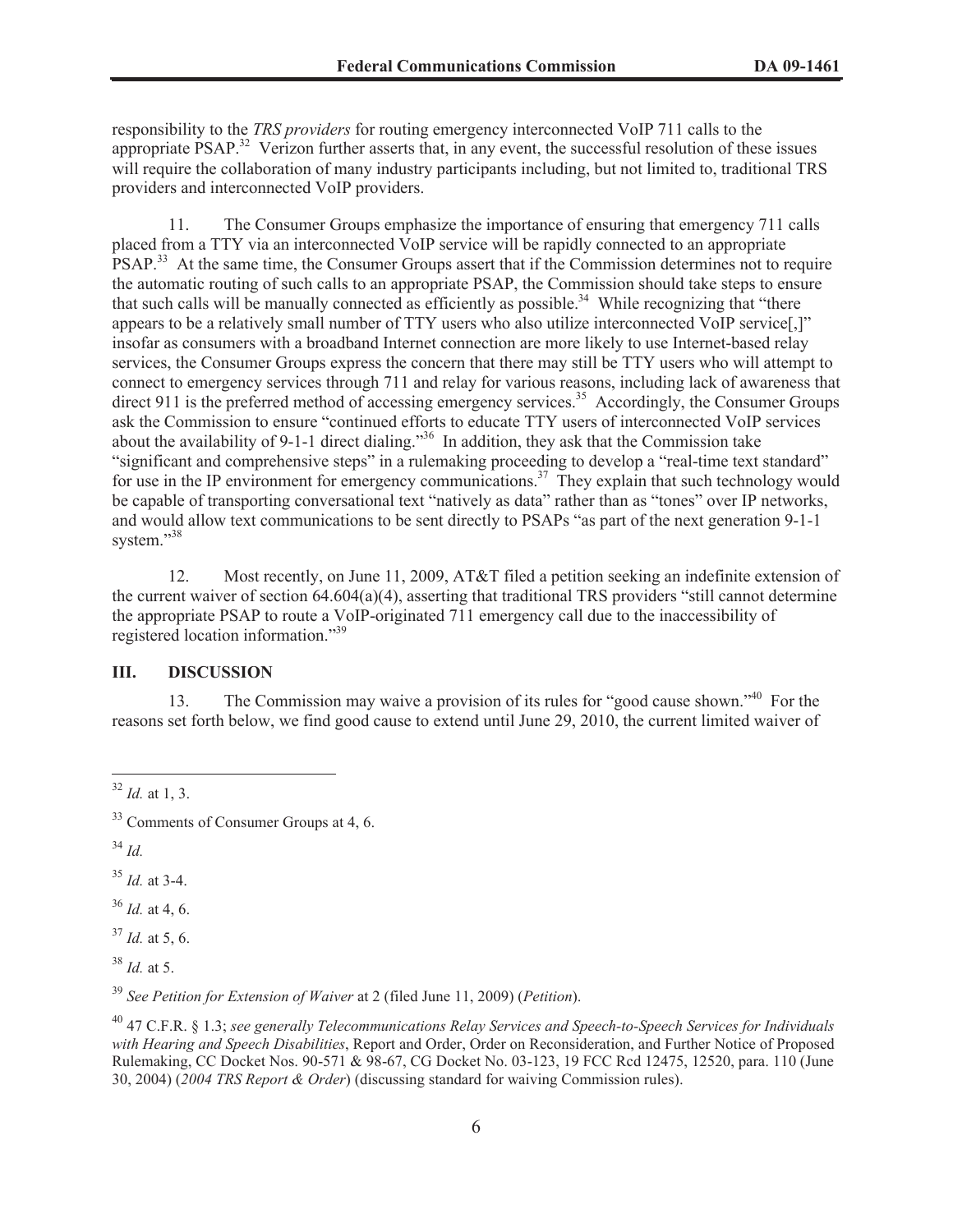section 64.604(a)(4) of the Commission's rules,<sup>41</sup> to the extent it applies to traditional TRS providers' obligation to automatically and immediately route the outbound leg of an interconnected VoIP-originated emergency 711 call to an appropriate PSAP.<sup>42</sup>

14. As noted above, section 64.604(a)(4) requires that TRS providers use a system for incoming emergency calls that "automatically and immediately" routes the outbound leg of a TRS call to an appropriate PSAP.<sup>43</sup> The Bureau has previously noted that, although the *VoIP TRS Order* did not specifically address TRS providers' obligation to handle 711 emergency calls placed by interconnected VoIP customers via TTY, by extending the 711 abbreviated dialing requirement to interconnected VoIP providers, the order effectively placed traditional TRS providers under a duty to handle and route these calls as prescribed by the Commission's pre-existing emergency call handling rules.<sup>44</sup>

15. The record reflects that the remaining technical and operational challenges of compliance with this requirement are formidable and that a comprehensive resolution of these issues will require significant, ongoing collaboration among a variety of industry stakeholders.<sup>45</sup> At the same time, the comments suggest that the increasing popularity and availability of Internet-based forms of TRS have significantly reduced the number of consumers with broadband Internet access who communicate via a TTY and an interconnected VoIP service, rather than via an Internet-based form of TRS.<sup>46</sup> Moreover, the introduction of more forward-looking solutions, such as the "real-time text" solution described by the Consumer Groups, is likely to diminish further the incidence of TTY use with an interconnected VoIP

 $43$  47 C.F.R. § 64.604(a)(4).

<sup>44</sup> *October 2007 Order and Notice*, 22 FCC Rcd at 18324, para. 14.

<sup>45</sup> *See*, *e.g.*, Comments of AT&T at 7-9 (describing the estimated costs and the "substantial" level of cooperation among various stakeholders that would be needed to enable traditional TRS providers to automatically access interconnected VoIP customers' Registered Location information); Reply Comments of Verizon at 1 (any solution to these issues requires cooperative effort from "many industry participants").

<sup>46</sup> *See*, *e.g.*, Comments of Consumer Groups at 3 (noting that although the increasing affordability and availability of interconnected VoIP may make this service more attractive to TTY users, deaf or hard of hearing individuals with broadband Internet connections "may be more likely to use Internet-based relay services," particularly in an emergency situation); Comments of AT&T at 10 (asserting that VoIP users tend to be more "technologically savvy" than typical TTY users and, as such, are more likely to use Internet-based TRS rather than TTY); Comments of Sprint at 2-3 (stating that "deaf and hard of hearing users with broadband connections to their homes and offices are virtually certain to use [Internet-based TRS] to meet their communications needs"). Although the Consumer Groups state that "deaf, deaf-blind and hard of hearing consumers who wish to contact 9-1-1 directly currently have no direct 9-1-1 access through an Internet-based communications system other than through the use of a TTY operating through a VoIP system[,]" *see* Comments of Consumer Groups at 3, this statement is no longer true in light of the Commission's recent adoption of a ten-digit numbering system and emergency call handling requirements for Internet-based TRS providers. *See generally Telecommunications Relay Services and Speech-to-Speech Services for Individuals with Hearing and Speech Disabilities*, CG Docket No. 03-123; *E911 Requirements for IP-Enabled Service Providers*, WC Docket No. 05-196, Report and Order and Further Notice of Proposed Rulemaking, 23 FCC Rcd 11591 (June 24, 2008) (adopting numbering and emergency call handling requirements for VRS and IP Relay providers).

 $41$  47 C.F.R. § 64.604(a)(4).

 $42$  Notwithstanding this action, we note that if a caller using a TTY connected to an interconnected VoIP service calls a PSAP *directly* as a 911-dialed emergency call (as a text-to-text, or TTY-to-TTY call), the 911-dialed call will be routed automatically and immediately through the selective router over the wireline E911 network to the PSAP that serves the caller's Registered Location, just as it would be for a hearing caller via an interconnected VoIP service. *See 2008 TRS 711 Waiver Order*, 23 FCC Rcd 5706, at n.10.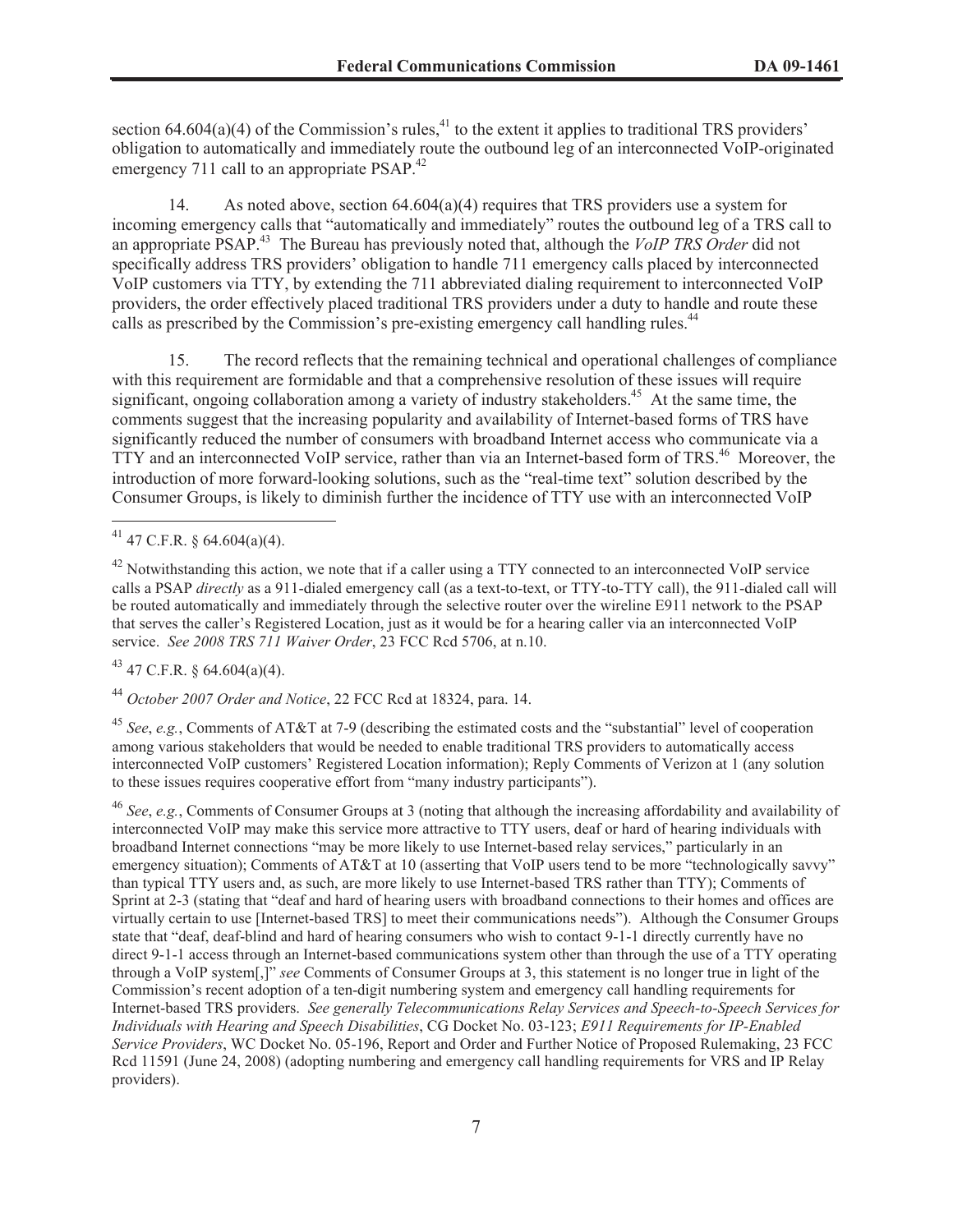service.<sup>47</sup> Taken together, these findings lead us to conclude that, while TTY use by interconnected VoIP consumers may be on the decline, there remain deaf and hard of hearing consumers who continue to rely on TTYs. Therefore, while we find good cause to extend for an additional year the limited waiver previously granted to traditional TRS providers, in light of the continuing technical and operational challenges described in the record, we decline to extend the waiver indefinitely, as requested by AT&T. As noted above, the Consumer Groups urge the Commission to initiate a proceeding to develop "real-time text" technology to "enhance communication during emergency situations by people who are deaf and hard of hearing or who have a speech disability."<sup>48</sup> Although the action we take today is not intended to prejudge any future course of action by the Commission with respect to these issues, granting the waiver request before us will have the added benefit of affording the Commission sufficient opportunity to fully explore those issues.

16. Finally, we agree with the Consumer Groups that, during the period of this waiver, any traditional TRS provider that cannot automatically and immediately route to an appropriate PSAP the outbound leg of an interconnected VoIP-originated emergency 711 call, as required by section  $64.604(a)(4)$ , must maintain a manual system for doing so, to the extent feasible, that accomplishes the proper routing of emergency 711 calls as quickly and efficiently as possible.<sup>49</sup> This waiver is, therefore, conditioned on continued compliance with that requirement. Further, during this period, TRS providers and interconnected VoIP providers must continue to undertake consumer education and outreach designed to remind individuals with hearing or speech disabilities to dial 911 directly (as a text-to-text, TTY-to-TTY call) in an emergency, when using an interconnected VoIP service, rather than making a TRS call via 711 in an emergency.<sup>50</sup> We also expect TRS providers to continue their collaboration with interconnected VoIP providers and other industry stakeholders in order to resolve any remaining compliance issues associated with the processing and routing of interconnected VoIP-originated 711 emergency calls.<sup>51</sup>

### **IV. PROCEDURAL MATTERS**

17. The full text of this document and copies of any subsequently filed documents in this matter will be available for public inspection and copying during regular business hours at the FCC Reference Information Center, Portals II, 445 12<sup>th</sup> Street, SW, Room CY-A257, Washington, D.C. 20554. This document and copies of subsequently filed documents in this matter may also be purchased from the Commission's duplicating contractor at Portals II, 445 12<sup>th</sup> Street, SW, Room CY-B402, Washington, DC 20554. Customers may contact the Commission's contractor at their web site www.bcpiweb.com or by calling 1-800-378-3160. A copy of the underlying Petition for Extension of Waiver may also be found by searching ECFS at http://www.fcc.gov/cbg.ecfs.

18. To request materials in accessible formats for people with disabilities (Braille, large print, electronic files, audio format), send an e-mail to fcc504@fcc.gov or call the Consumer & Governmental Affairs Bureau at (202) 418-0530 (voice), (202) 418-0432 (TTY). This document can also be

 $47$  Comments of Consumer Groups at 5, 6.

<sup>48</sup> *Id.* at 5.

<sup>49</sup> *Id.* at 4. *See also October 2007 Order and Notice*, 22 FCC Rcd at 15324-25, para. 15.

<sup>50</sup> *October 2007 Order and Notice*, 22 FCC Rcd at 15324-25, para. 15.

 $<sup>51</sup>$  In this regard, we agree with Verizon that it is not the responsibility of interconnected VoIP providers alone to</sup> resolve the technical issues associated with TRS providers' obligation to route a 711-dialed, TTY call via an interconnected VoIP service to the an appropriate PSAP. *See* Reply Comments of Verizon at 3.